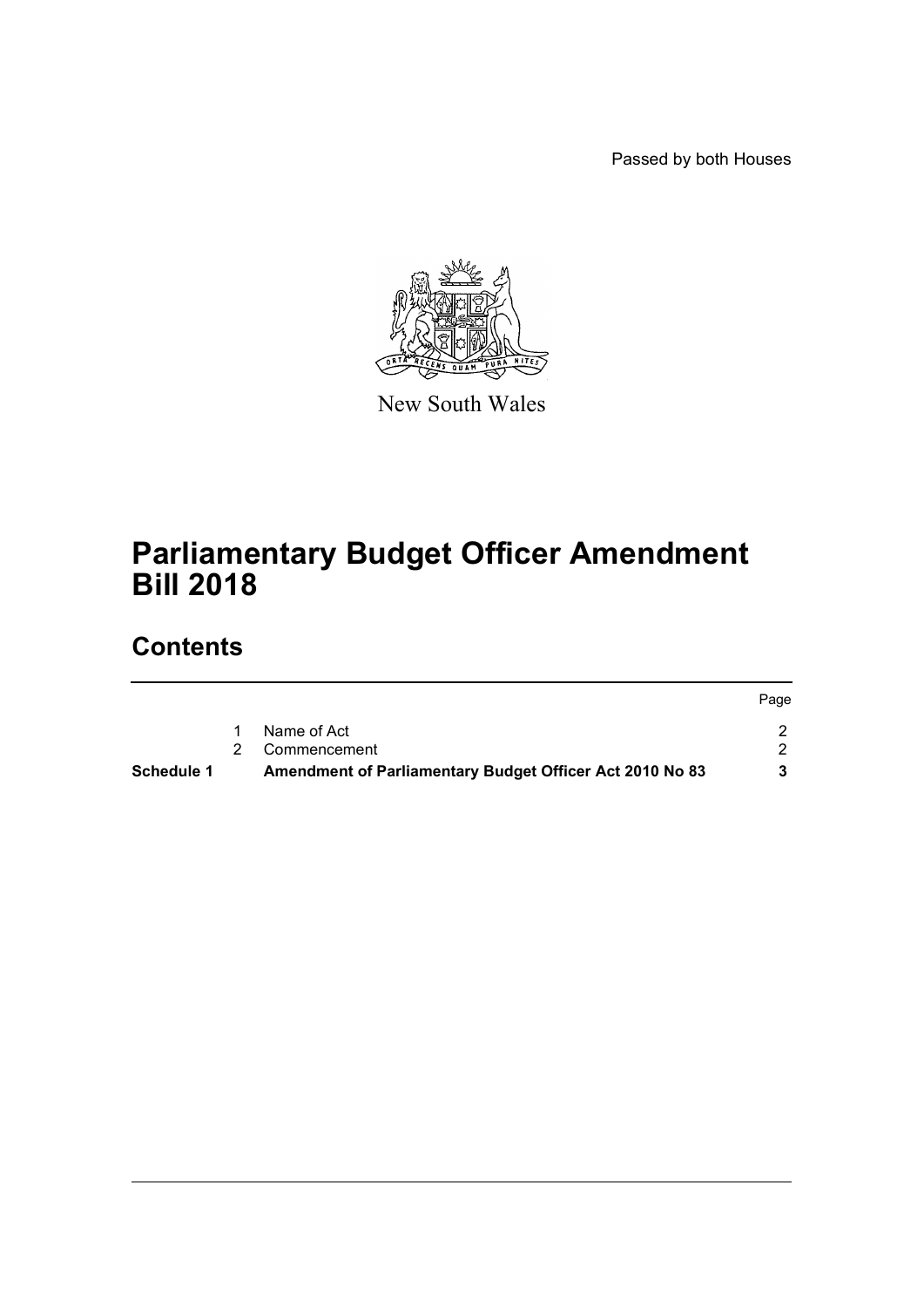*I certify that this public bill, which originated in the Legislative Assembly, has finally passed the Legislative Council and the Legislative Assembly of New South Wales.*

> *Clerk of the Legislative Assembly. Legislative Assembly, Sydney, , 2018*



New South Wales

# **Parliamentary Budget Officer Amendment Bill 2018**

Act No , 2018

An Act to amend the *Parliamentary Budget Officer Act 2010* with respect to election policy costings and budget updates; and for other purposes.

*I have examined this bill and find it to correspond in all respects with the bill as finally passed by both Houses.*

*Assistant Speaker of the Legislative Assembly.*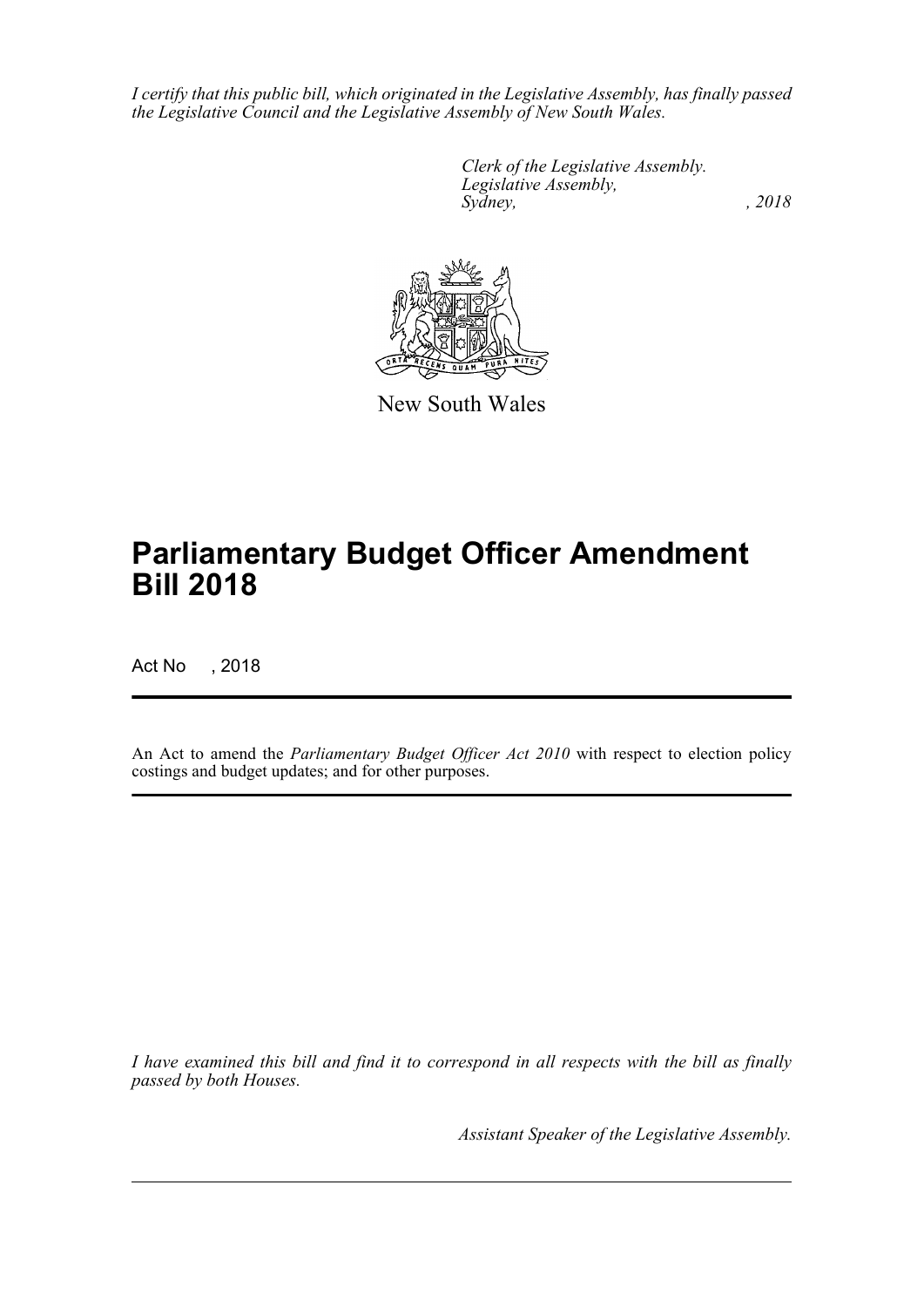# <span id="page-2-0"></span>**The Legislature of New South Wales enacts:**

# **1 Name of Act**

This Act is the *Parliamentary Budget Officer Amendment Act 2018*.

#### <span id="page-2-1"></span>**2 Commencement**

This Act commences on the date of assent to this Act.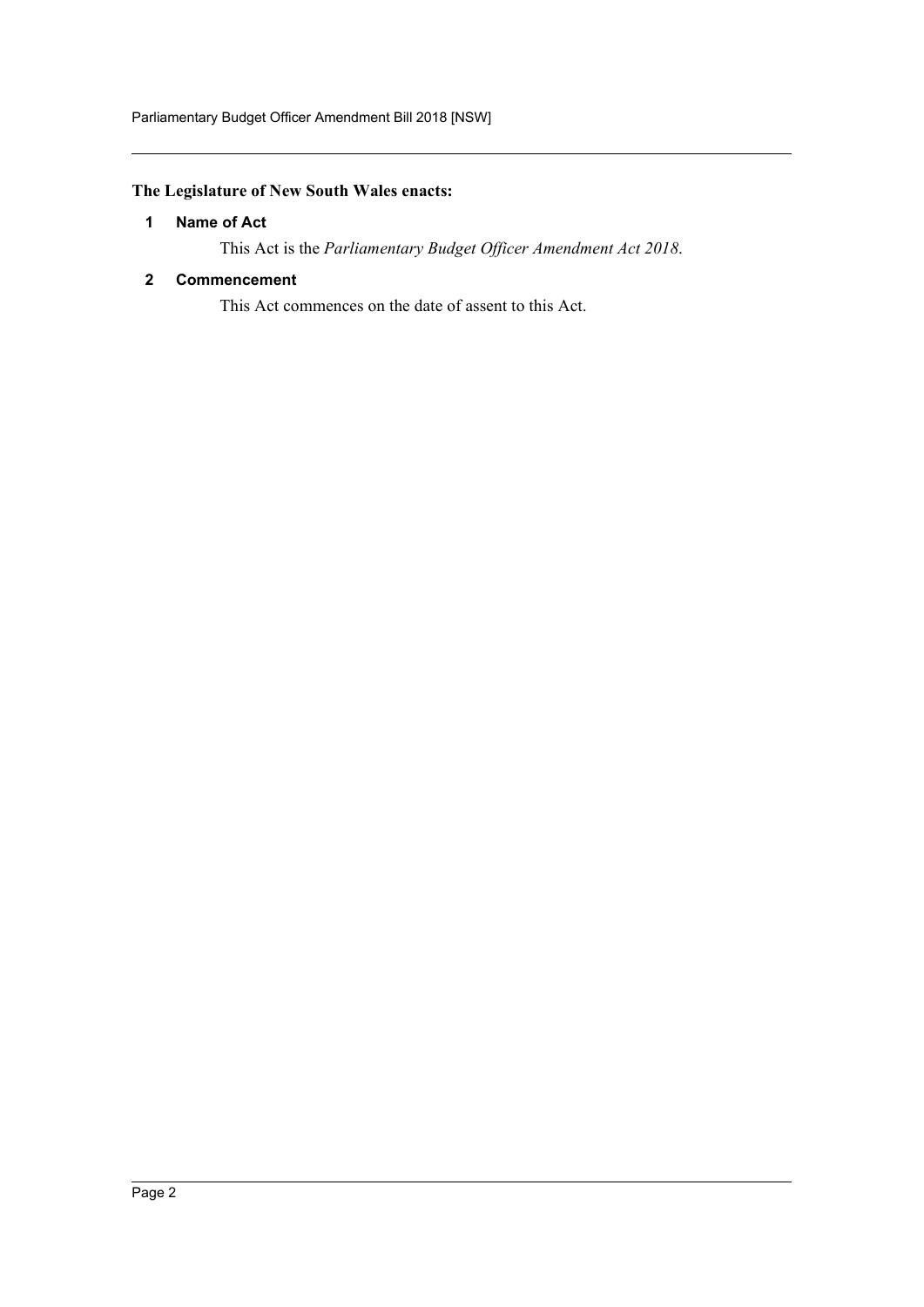# <span id="page-3-0"></span>**Schedule 1 Amendment of Parliamentary Budget Officer Act 2010 No 83**

## **[1] Section 3 Definitions**

Insert in alphabetical order in section 3 (1):

*pre-election budget update statement* means the pre-election budget update statement prepared under section 24.

*Secretary* means the Secretary of the Department of Premier and Cabinet.

## **[2] Section 3 (2)**

Insert after section 3 (1):

(2) In this Act, a reference to the *commencement of the caretaker period* is a reference to the day on which the Legislative Assembly is dissolved or expires preceding the holding of a State general election.

## **[3] Section 14 Operational plan**

Insert "not later than 1 month after the appointment of the Parliamentary Budget Officer" after "Presiding Officers" in section 14  $(3)$ .

#### **[4] Section 16 Parliamentary Budget Officer to have access to Government agencies**

Omit section 16 (2). Insert instead:

- (2) The head of the Government agency must respond to the request within:
	- (a) 10 business days, if the request is made before the commencement of the caretaker period, or
	- (b) 6 business days, if the request is made on or after that commencement, or
	- (c) any other period that is agreed between the head of the agency and the Parliamentary Budget Officer.

## **[5] Section 16 (3A)**

Insert after section 16 (3):

(3A) The Parliamentary Budget Officer may provide copies of a request under this section, and any response to that request, to the Secretary or a member of staff of the Department of Premier and Cabinet.

## **[6] Section 16 (4) and (5)**

Omit section 16 (4). Insert instead:

- (4) The head of a Government agency or any member of staff of a Government agency must not disclose any information or document provided to the head or member of staff under this section, except:
	- (a) to a member of staff of the agency or the head of the agency, or
	- (b) to the Secretary or a member of staff of the Department of Premier and Cabinet.
- (5) The Secretary or a member of staff of the Department of Premier and Cabinet must not disclose any information or document provided to the Secretary or member of staff under this section, except:
	- (a) to a member of staff of the Department or the Secretary, or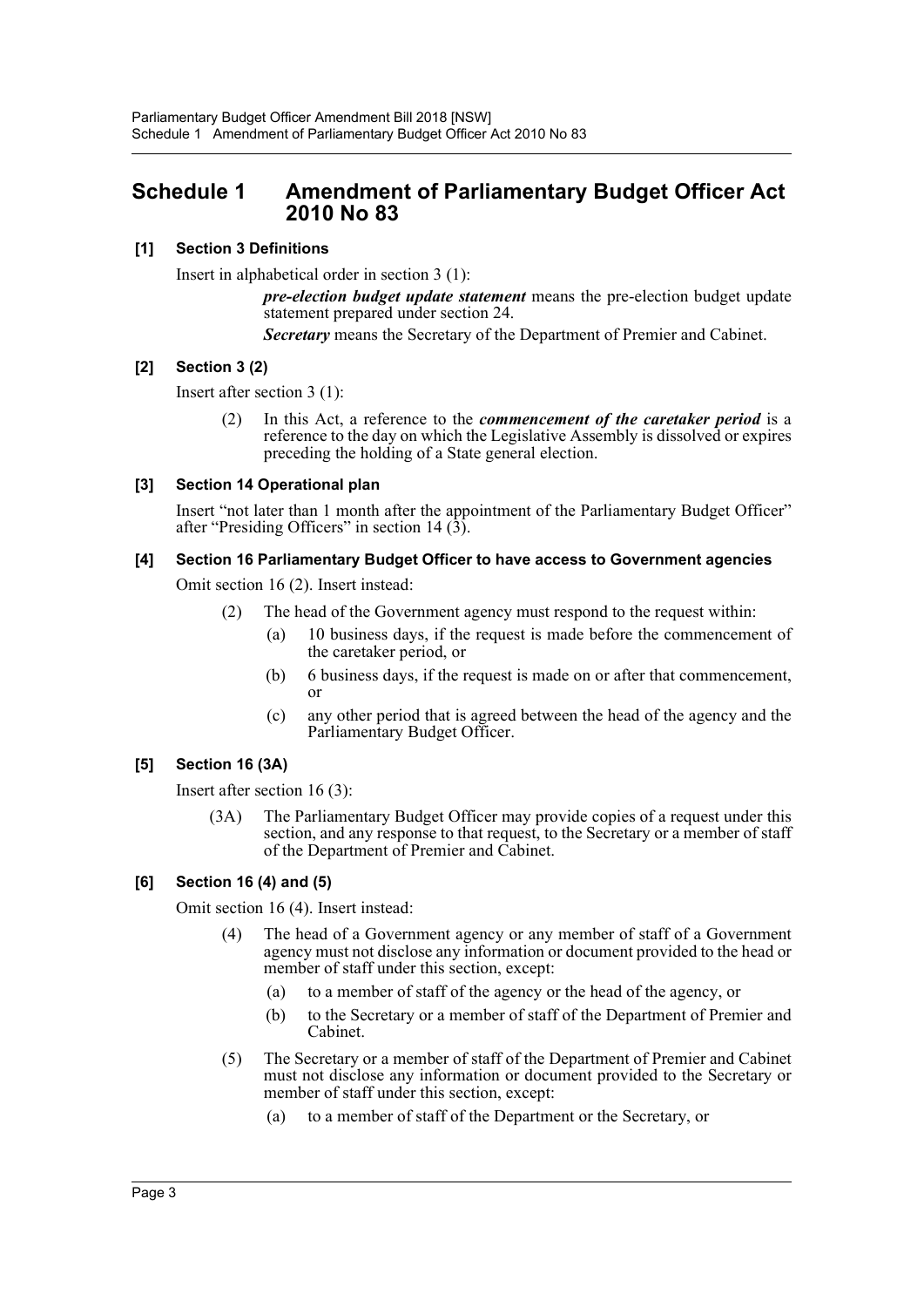(b) to an incoming Government following a State general election, if the information or document relates to election policies of a party forming the Government.

Maximum penalty (subsections (4) and (5)): 50 penalty units.

#### **[7] Section 20 Withdrawal of election costing requests**

Omit "provided to the parliamentary leader who made the request" from section 20 (2).

Insert instead "publicly released by the Parliamentary Budget Officer under this Act".

#### **[8] Section 23 Budget impact statements for all costed policies**

Omit section 23 (2A). Insert instead:

- (2A) The budget impact statement is also to show, for the general government sector, the impact of all the costed policies on the following financial indicators:
	- (a) the sector budget results, identifying the difference between expenses and revenues from transactions for the sectors,
	- (b) sector capital expenditure,
	- (c) sector net lending/borrowing, identifying the financing requirement for the sectors.
- (2B) If the costed policies have an impact on the public non-financial corporations sector or the public financial corporations sector, the budget impact statement is also to show the impact on financial indicators for that sector, as set out in subsection  $(2A)$   $(a)$ ,  $(b)$  and  $(c)$ .
- (2C) The budget impact statement prepared under this section is also:
	- (a) to show any other matters (not otherwise specified under this section) arising from costed policies that have an impact on the current year's State budget and on the forward estimates for the periods to which the pre-election half-yearly budget review and the pre-election budget update statement relate, and
	- (b) to reflect any changes to the current year's State budget and the forward estimates set out in the pre-election budget update statement.

## **[9] Section 23 (4)**

Omit the subsection. Insert instead:

(4) A parliamentary leader is, on or before the day that is the ninth last day before the State general election is due to be held, to notify the Parliamentary Budget Officer in writing of the leader's final list of costed policies for inclusion in the budget impact statement.

#### **[10] Section 24**

Omit the section. Insert instead:

#### **24 Pre-election budget update statement**

- (1) The Secretary of the Treasury is to publicly release, on or as soon as reasonably practicable after the commencement of the caretaker period, a pre-election budget update statement that updates the matters set out in the previous half-yearly budget review issued by the Treasurer.
- (2) The pre-election budget update statement is to contain, for the general government sector, the following: